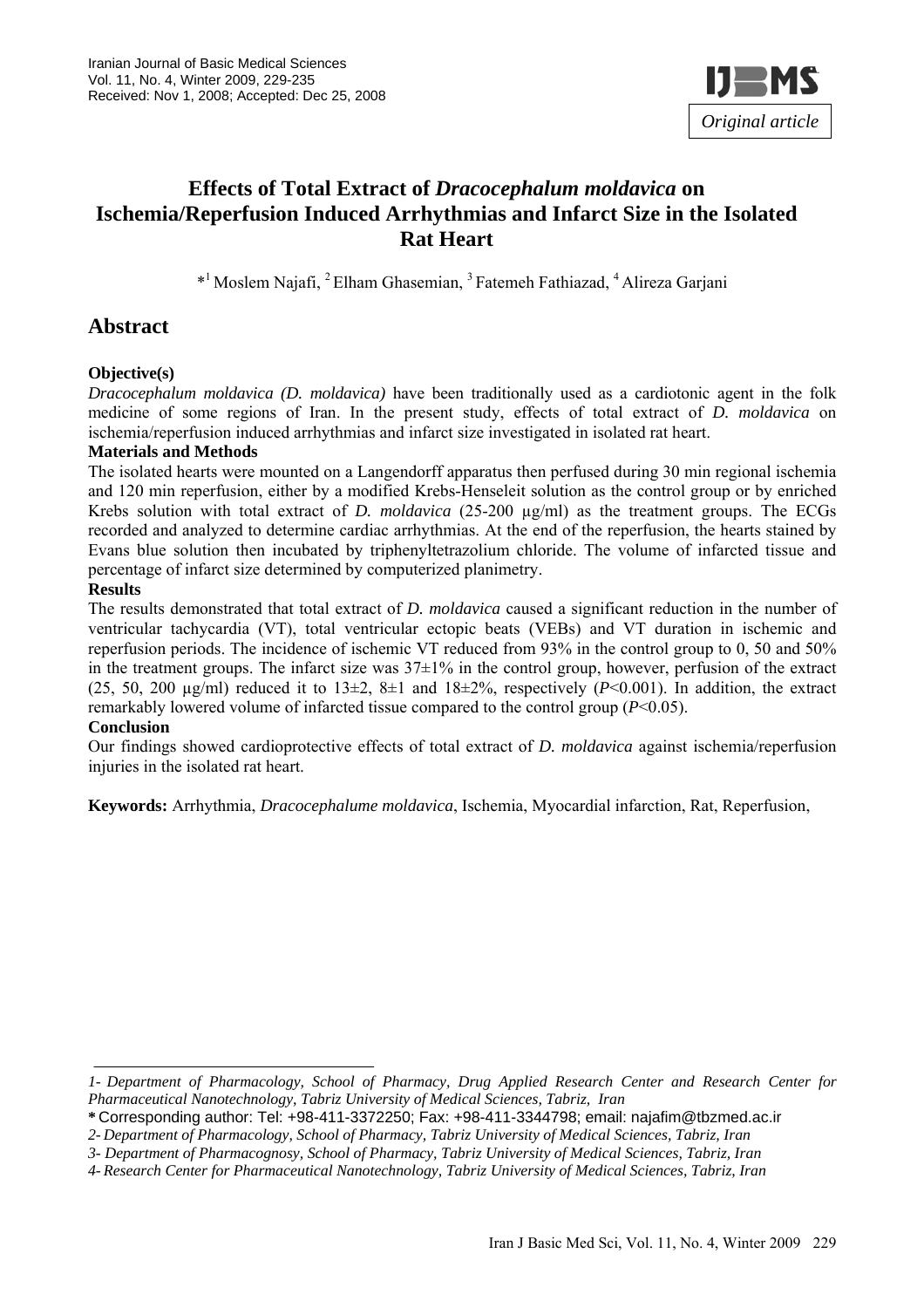# **Introduction**

*Dracocephalum moldavica (D. moldavica*) is a perennial herb belongs to the Lamiaceae (Labiatae) family. In Iran, the plant known as *Badershoo* has traditionally been used for its culinary properties plus treatment of stomach and liver disorders, headache and congestion (1). *D. moldavica* is also, used as a cardiotonic agent in the folk medicine of Iran (2). *In vitro* evaluation of *D. moldavica*'s total extract showed anti-*Helicobacter pylori* activity (3). Other reported pharmacologic properties of this plant are sedative, carminative, skin antiinflammatory (as a topical preparation) (4, 5), spasmolytic, anti-microbial (6) and fungicidal effects (7).

During myocardial ischemia, depressed oxygen supply results in the uncoupling of oxidative phosphorylation, leading to the accumulation of beta-hydroxy fatty acid intermediates and acyl CoA molecular species. The accumulation of fatty acids and their intermediates during ischemia can be deleterious to the recovery of myocardial function in the reperfused heart (8).

Most of the previous studies have focused on analyzing and detecting the phytochemical compounds of *D. moldavica*. Dastmalchi *et al* (2007) reported the presence of polar compounds including hydroxycinnamic acids and flavonoids, with caffeic and ferulic acids, luteolin and apigenin in the total extract of *D. moldavica* (9). In another study, two important compounds (syringaresinol 4-Obeta-D-monoglucoside and beta-daucosterol) were identified in the extract (10). Some compounds in the total extract demonstrated antioxidant activity (9, 11) and daucosterol showed potent protective effects against cellular oxidative damages in comparison with lovastatin (10). The presence of apigenin in the extract decreased the platelet aggregation by reduction of cyclic AMP response to prostacyclin (12). In addition, syringaresinol 4-O-beta-D- monoglucoside produced calcium channel blocking activity (13) which may probably protect heart from stress damage  $(14)$ .

Despite the potential protective effects of some chemical compounds of *D. moldavica* (antioxidant activity, protection against

oxidative damages and platelet aggregation, etc.), there is no report regarding cardioprotective effects of total extract of *D. moldavica* against ischemia/reperfusion injuries. Therefore, in the present study, the effects of total extract of *D. moldavica* on ischemia/reperfusion (I/R) induced cardiac arrhythmias and infarct size were investigated in the isolated rat heart.

# **Materials and Methods**

# *Total extract preparation of the plant*

Aerial parts of *D. moldavica* were freshly collected from open field (Maragheh- East Azerbaijan, Iran) in June 2006 and a voucher specimen (No. D151-TBZ) was deposited at herbarium of School of Pharmacy, Tabriz University of Medical Sciences, Tabriz, Iran. Hundred g of the air dried, powdered aerial parts of the plant were extracted with MeOH-H<sub>2</sub>O (70:30) (3×1 liter) by maceration in room temperature for 12 hr each time. The extracts were combined and concentrated *in vacuo* to yield a dried extract. The dried extract residue was kept at  $4^{\circ}$ C for experiments (15).

# *Animals and surgical procedure*

Male Wistar rats weighing 270-330 g used in this study. The rats pretreated with i.p. injection of 300 IU heparin then anaesthetized with sodium pentobarbital (50–60 mg/kg, i.p.) (16). The hearts excised rapidly and mounted on a non-recirculating langendorff apparatus under 100 mmHg pressure at 37 °C and perfused throughout the experiments with modified Krebs-Henseleit (K/H) solution which was previously equilibrated with 95%  $O<sub>2</sub>$ -5%  $CO<sub>2</sub>$ . A fluid filled balloon introduced into the left ventricle and inflated to give a preload of 8–10 mmHg (16, 17). After 20 min stabilization, the hearts subjected to 30 min regional ischemia and 120 min reperfusion. In control group  $(n=10)$ , the hearts perfused only by normal K/H solution throughout the experiment, while in the treatment groups (3 groups, n=10 in each group), they perfused with enriched K/H solution with the total extract of *D. moldavica* (25, 50 and 200 µg/ml, respectively) during 30 min regional ischemia followed by 120 min reperfusion. Induction of regional ischemia achieved by temporary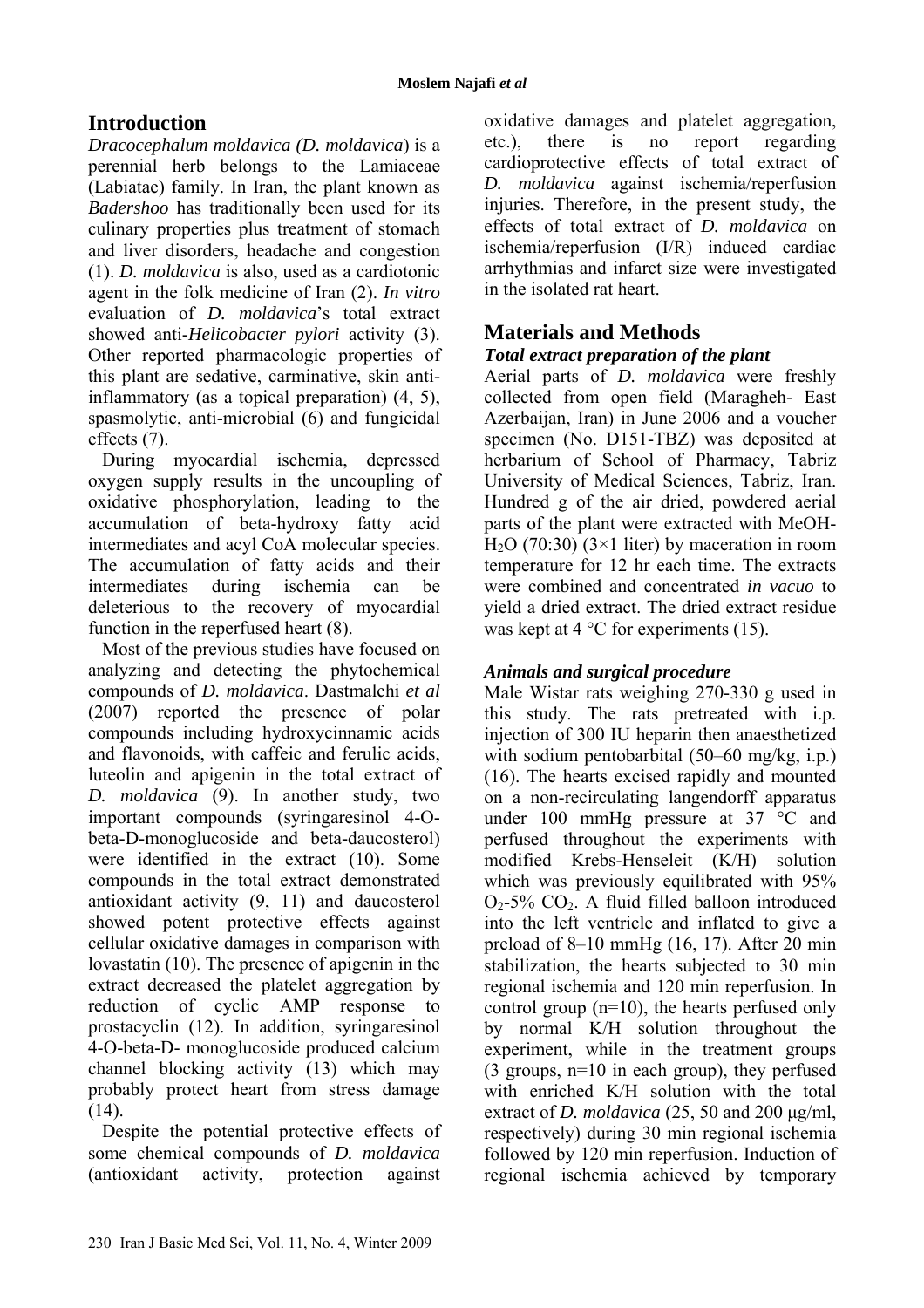occlusion of left anterior descending (LAD) coronary artery followed by 120 min reperfusion. An epicardial ECG and hemodynamic factors including left ventricular developed pressure (LVDP) and the heart rate (HR) recorded by a polygraph during the experiment. Based on the Lambeth conventions, the ECGs analyzed to determine the total number of ventricular ectopic beats (VEBs), the number of beats occurring as ventricular tachycardia (VT), the incidence and duration of VT, ventricular fibrillation (VF) during ischemia and the first 30 min of reperfusion time (18,19).

#### *Measurement of myocardial infarct size*

To determine the infarct size, at the end of 120 min reperfusion period, the ligature around the LAD artery re-tied and the heart slowly perfused with 2-3 ml of saline solution containing  $0.25\%$  Evans blue dye (w/v) via the side arm of the aortic cannula (20).

The hearts freezed, and then the ventricles of the frozen hearts sliced transversely in a plane perpendicular to the apico–basal axis into 2 mm thick sections. The slices incubated with 1% (w/v) triphenyltetrazolium chloride (TTC) solution in phosphate buffer for 15 min at 37 °C to dye the non–infarcted region  $(20, 21)$ . This procedure resulted in the normally perfused tissue being stained blue, noninfarcted, non-perfused tissue stained brick red, infarcted tissue remaining unstained and appeared pale (22).

## *Statistical analysis*

Except for the incidence of VT and VF that indicated as percentage, all results expressed as mean±SEM. To compare the number of VT, VEBs and duration of VT, VF between groups, the Mann-Whitney non-parametric U-test employed. Analyzing the incidence of VT and VF accomplished by Fisher Irwin test (Chi-square with Yates correction). Hemodynamic changes, infarcted volume and percentage of infarct size analyzed, using oneway ANOVA and then considerable differences examined by LSD post hoc range test (18, 20). Differences between groups were considered significant at a level of *P*< 0.05.

### **Results**

During stabilization, perfusion of total extract of the *D. moldavica* caused large reduction in LVDP (Figure 1). LVDP in the control group was 98±3 mmHg at 15th min of stabilization, however, the extract  $(25, 50 \text{ and } 200 \text{ µg/ml})$ reduced this figure to  $86\pm1$ ,  $60\pm6$  and  $48\pm3$ mmHg, respectively (*P*<0.001 for all). At the same time, HR was also decreased from  $300\pm16$  beats/min (control) to  $203\pm12$ , 190 $\pm6$ and 153±3 beats/min in the treatment groups,  $(P<0.001)$ .



Figure 1. Effects of total extract of *D. moldavica* on left ventricular developed pressure (LVDP) during stabilization time in isolated rat hearts. \*\**P*<0.01, \*\*\**P*<0.001 versus control group. n=10 rats in each group.

The effects of total extract of *D. moldavica* on ischemic and reperfusion arrhythmias are summarized in Table 1.

Table 1. Effects of total extract of *D. moldavica* (25-200 µg/ml) on cardiac arrhythmias during 30 min ischemia and 30 min reperfusion in isolated rat hearts.

| Groups                        | Ischemia time               |                             |                                              | <b>Reperfusion time</b>     |                             |                     |
|-------------------------------|-----------------------------|-----------------------------|----------------------------------------------|-----------------------------|-----------------------------|---------------------|
|                               | <b>VF Duration</b><br>(sec) | <b>VT</b> Duration<br>(sec) | VT incidence<br>$\left( \frac{9}{6} \right)$ | <b>VF</b> Duration<br>(sec) | <b>VT</b> Duration<br>(sec) | VT incidence<br>(%) |
| Control                       | $44 + 29$                   | $19\pm 5$                   | 93                                           | $101\pm41$                  | $23 \pm 8$                  | 80                  |
| D. moldavica $(25 \mu g/ml)$  | $1 \pm 1*$                  | $0***$                      | $0***$                                       | $5 + 4*$                    | $3+3$ **                    | $20**$              |
| D. moldavica $(50 \mu g/ml)$  | $47\pm 26$                  | 10±4                        | $50*$                                        | $21 \pm 14$                 | $2\pm1$ **                  | 40                  |
| D. moldavica $(200 \mu g/ml)$ | $113\pm100$                 | $18\pm7$                    | $50*$                                        | $229 \pm 43$                | $10\pm 5$                   | 50                  |

\**P*< 0.05, \*\**P*< 0.01, \*\*\**P*< 0.001 versus control group. n=10 rats in each group.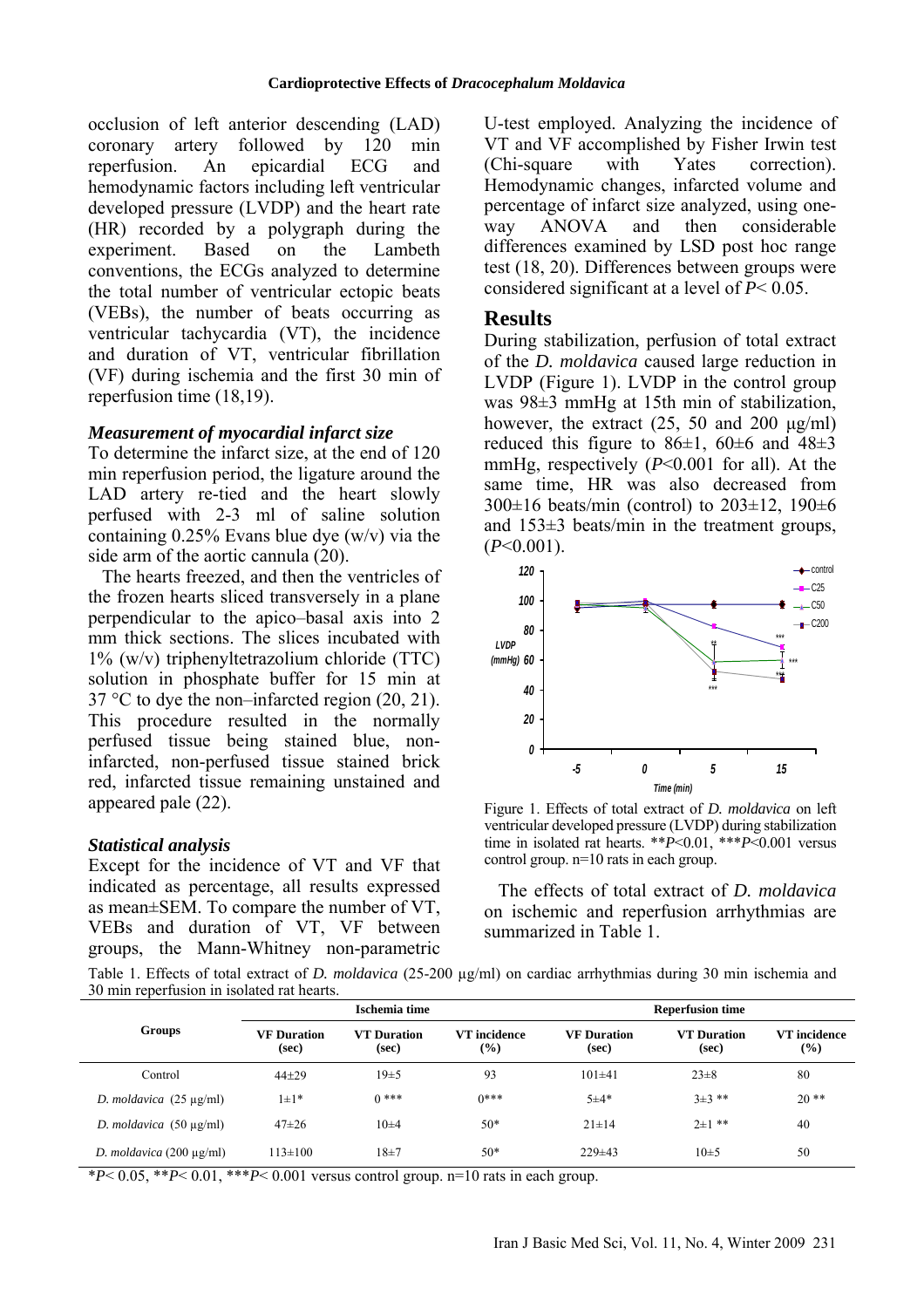During ischemia, the incidence of VT in the treatment groups with 25-200 µg/ml of the extract, reduced in order of 93% (control) to 0 (*P*<0.001), 50 (*P*<0.05) and 50% (*P*<0.05), (Table 1). In addition, the extract decreased VT duration in comparison with the control group but the effect was only notable in the 25 µg/ml group (Table 1). At the same time, 25 µg/ml of the extract significantly lowered the duration of Rev VF (*P*<0.01). The extract also, decreased the number of VT and total VEBs during the ischemic period (Figure 2).



Figure 2. The total number of ventricular ectopic beats (VEBs) and ventricular tachycardia (VT) in the control and isolated rat hearts receiving total extract of *D. moldavica* during 30 min ischemia. Data are represented as mean ±SEM. \*\**P*<0.01, \*\*\**P*<0.001 versus control group. n=10 rats in each group.

At reperfusion time, VT incidence was lowered by all concentrations of the extract, however, the treated group with 25 µg/ml had significant (*P*<0.01) reduction (Table 1). Similar to the ischemic phase results, the extract reduced duration of VT throughout reperfusion period with much effect at the concentrations of 25 and 50 µg/ml (Table 1). Except for the 25  $\mu$ g/ml concentration of the extract, the higher concentrations did not produce any remarkable changes in duration of VF versus the control during the reperfusion time (Table 1). The low concentrations of the extract also, decreased the number of VT and total VEBs during the reperfusion period (Figure 3).

As shown in Figure 4, the infarct size was  $37\pm2\%$  in the control group while the perfusion of the total extract of *D. moldavica* (25, 50 and 200  $\mu$ g/ml) decreased it to 13 $\pm$ 2, 8 $\pm$ 1 and 18 $\pm$ 2%, respectively (*P*<0.001). In addition, the extract at the concentrations of 25 and 50 µg/ml largely lowered the volume of infarcted tissue, from  $109\pm12$  mm<sup>3</sup> to  $61\pm10$ and  $33\pm9$  mm<sup>3</sup>, compared to the control group,  $(P<0.05)$ .



Figure 3. The total number of ventricular ectopic beats (VEBs) and ventricular tachycardia (VT) in the control and isolated rat hearts receiving total extract of *D. moldavica* during 30 min reperfusion. Data are represented as Mean±SEM. \**P*<0.05, \*\*\**P*<0.001 versus control group. n=10 rats in each group.



Figure 4. Myocardial infarct size in the control and isolated rat hearts receiving 25-200 µg/ml of total extract of *D. moldavica* during 30 min ischemia followed by 120 min reperfusion. Data are represented as mean±SEM. \*\*\**P*<0.001 versus control group. n=10 rats in each group.

## **Discussion**

The most important causes of mortality in the course of cardiac surgery and myocardial infarction are ventricular arrhythmias such as VT and VF (23). For the first time, the results of present study showed that total extract of *D. moldavica* produces antiarrhythmic effects against I/R-induced arrhythmias such as VT and VF when it is used during 30 min ischemia and 30 min reperfusion.

Perfusion of low concentrations of the extract (especially 25 µg/ml) produced significant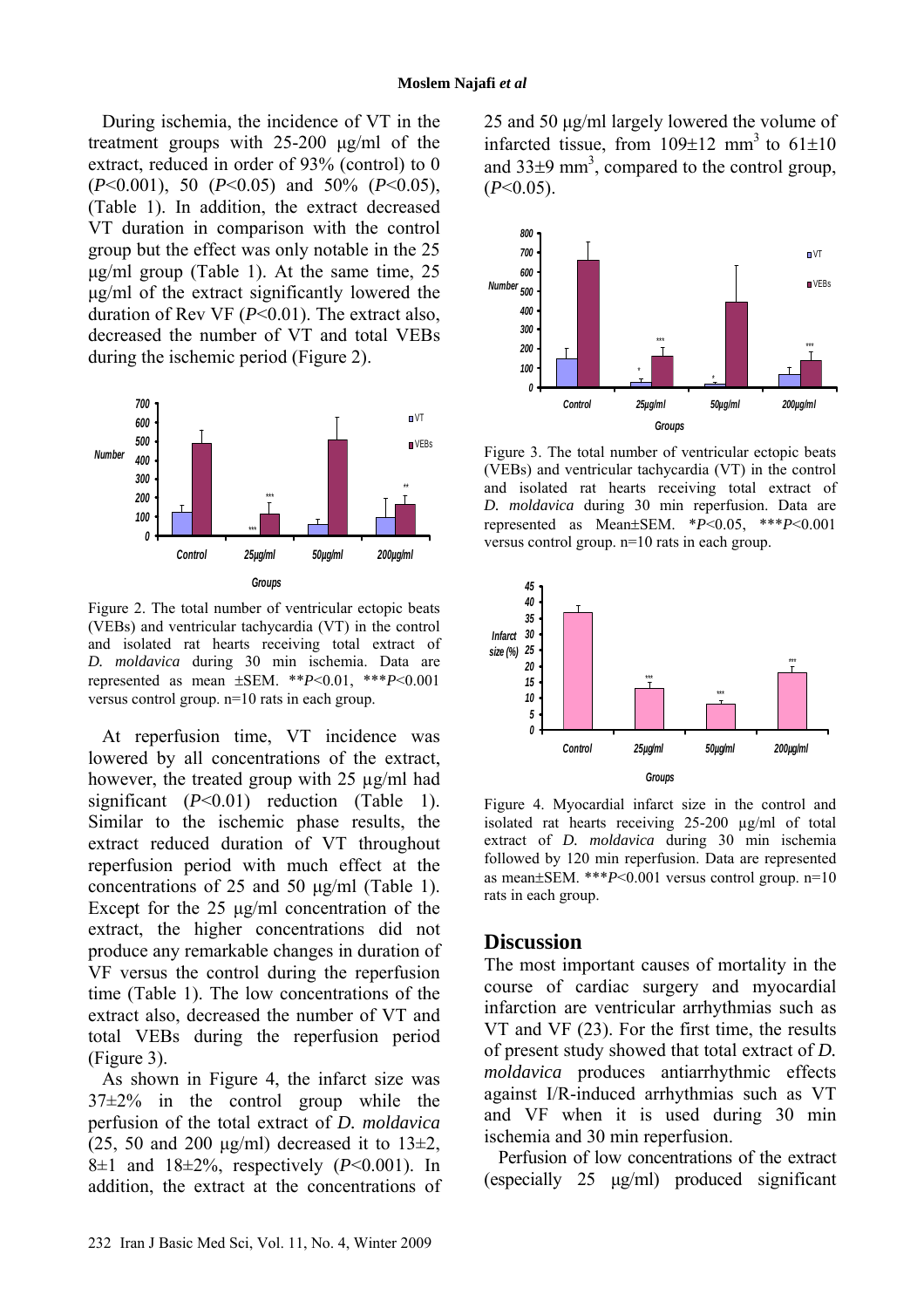reduction in the number of VT and VEBs, duration of VT, VF and incidence of VT during both ischemia and reperfusion time. The higher concentrations of the extract did not produce considerable change in duration of VT, VF or number of VEBs. The discrepancy between the inhibitory effect by low concentrations and the ineffectiveness of higher concentrations of the extract might be explained by the hypothesis that some of the active constituent(s) of *D. moldavica* at high concentration may probably exhibit proarrhythmic properties. It is also likely that the total extract may have components with different anti or pro-arrhythmic effects.

Our findings also demonstrated that the total extract of *D. moldavica* caused marked and potent protective activity against I/R injuries with resulting reduction of infarct size and infarcted volume in this model of study.

Total extract of *D. moldavica* principally contains polar compounds including hydroxyl cinnamic acids and flavonoids, with caffeic and ferulic acids, luteolin-7-O-glucoside, rosmarinic acid, luteolin and apigenin (9). Other isolated chemical compounds of the plant are syringaresinol 4-O-beta-Dmonoglucoside, syringaresinol-4,4'-O-bisbeta-D-glucoside, 2"-p-coumarylastragalin, kaempferol-3-O-beta-D-(6"-O-p-coumaroyl) galactopyranoside, takakin-8-O-beta-Dglucopyranoside and beta-daucosterol (10). Total extract of *D. moldavica* has demonstrated activity in all antioxidant assay methods (9, 14, 24-25). Some epidemiological reports have demonstrated that people may have lower incidence of heart diseases if they use a high dietary intake of flavonoids (26). The presence of flavonoids, antioxidants and compounds releasing nitric oxide (NO) from endothelium (27) in the extract may probably have important roles in preventing I/R induced injuries such as arrhythmia and infarction (28). A NO releasing agent can also mimic ischemic preconditioning and by reducing infarct size and lowering incidence of various dysrhythmias (such as VT and VF) protects the myocardium against both stunning and infarction (29). In addition, the presence of compounds with calcium channel blocking

activity such as citral and syringaresinol 4-Obeta-D-monoglucoside may be responsible for antiarrhythmic effects of the extract (13, 30). This action probably is conducted by blocking the cardiac calcium currents and therefore, by slowing the conduction and increasing the refractory period in calcium-dependent tissues such as the AV node (31). In adition, at the stabilization time, application of different concentrations of the extract also significantly decreased LVDP and HR. Maybe the reduction of LVDP and HR in the isolated hearts at stabilization time, was related to some of the above-mentioned properties of the total extract such as calcium channel blocking and vasodilatory effects. These effects may probably involve in cardioprotective effects of the extract. Moreover, the total extract contains compound with anti-stressing effect, such as syringaresinol 4, 4′-O-bis-beta-Dglucoside, which can protect heart from stress during this damage (14). This effect may probably provide another potential protective mechanism by *D. moldavica* during I/R condition.

In summary, regarding the presence of some important phytochemical compounds in the total extract of *D. moldavica* and their recognized roles discussed above, it seems that the extract may protect the isolated hearts against I/R induced injuries such as arrhythmia and infarction via different mechanisms.

# **Conclusion**

Our findings demonstrated that perfusion of the total extract of *D. moldavica* can decrease significantly the number of VT and VEBs in ischemic and reperfusion periods in the isolated hearts. In addition, the extract caused significant reduction in duration and incidence of VT during the ischemic time. Moreover, the infarct size showed significant reduction in all treatment groups compared to the control.

By considering the data, it may be concluded that the total extract of *D. moldavica* could recover ischemic-reperfused isolated rat hearts and consequently has anti-arrhythmic and antiinfarct activity. Future studies are required to determine the exact cardioprotective mechanism(s) of the extract.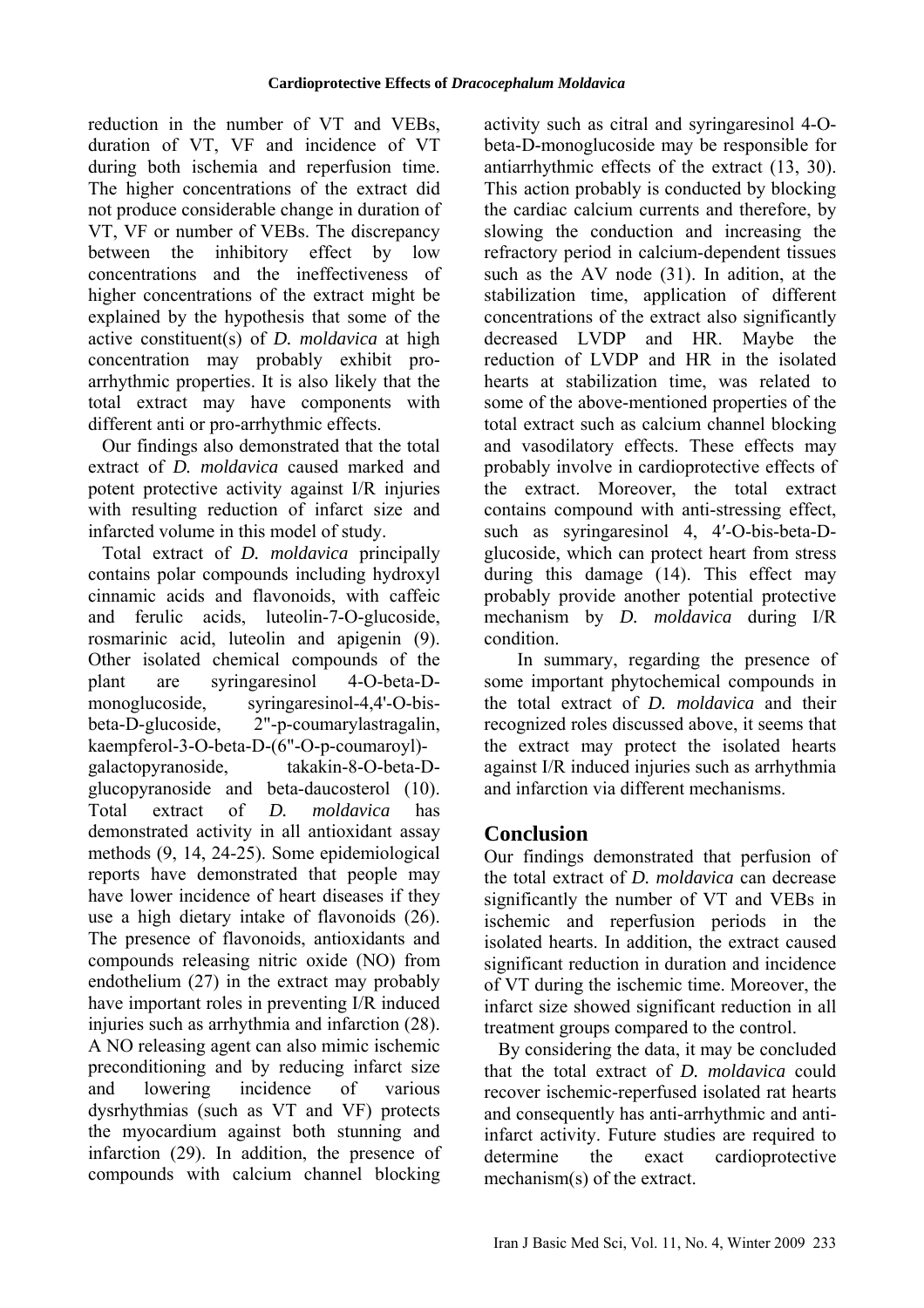## **Acknowledgment**

This study was supported by the Research Affairs of Tabriz University of Medical Sciences, Tabriz, Iran. The authors declare that they have no conflict of interests.

## **References**

- 1. Dastmalchi K. Chemical composition and *in vitro* antioxidative assessment of Moldavian balm (*Dracocephalum moldavica* L.) extracts. In: Young scientists symposium: Future Trends in Phytochemistry, June 28-July 1, 2006, Olomouc, Czech Republic. Available from http://rustreg.upol.cz/pse.
- 2. Anonymus Medicinal plants, Islamic Azad University of Juybar webpage. 2006, Available from http://Juybar.blogfa.com.
- 3. Ghannadi A, Sajjadi SE, Abedi D, Yousefi J, Daraei-Ardekani R. The *in vitro* activity of seven Iranian plants of the Lamiaceae family against *Helicobacter pylori*. Niger J Nat Prod Med 2004; 8:40– 42.
- 4. Omidbeigi R. Strategies of production and processing of medicinal herbs. Tehran: Tarrahan Nashr Press; 1997.
- 5. Zargari A. Medicinal plants. Tehran: Tehran University Press; 1990.
- 6. Leung AY, Foster S. Encyclopedia of common natural ingredients. New York: John Wiley & Sons; 1996.
- 7. Lee JY, Hwang WI, Lim ST. Antioxidant and anticancer activities of organic extracts from *Platycodon grandiflorum* De Candolle roots. J Ethnopharmacol 2004; 93:409- 415.
- 8. Ford DA. Alterations in myocardial lipid metabolism during myocardial ischemia and reperfusion. Prog Lipid Res 2002; 41: 6-26.
- 9. Dastmalchi K, Damien Dorman HJ, Kos-ar M, Hiltunen R. Chemical composition and *in vitro* antioxidant evaluation of a water soluble Moldavian balm (*Dracocephalum moldavica* L.) extract. LWT-Food Sci Technol 2007; 40:239–248.
- 10. Gu HF, Chen RY, Sun YH, Xing JG. Studies on chemical constituents in herbs of *Dracocephalum moldavica*. China J Mater Med 2005; 30:671-679.
- 11. Scherer R, Teixeira GH. Antioxidant activity index (AAI) by the 2, 2- diphenyl-1-picrylhydrazyl method. Food Chem 2008; 112:654-658.
- 12. Middleton E, Kamdaswami C, Theoharides TC. Effects of plant flavonoids on mammalian cells: implications for inflammation, heart disease, and canser. Pharmacol Rev 2000; 52:673-751.
- 13. Duke J. Handbook of biologically active phytochemicals and their activities. London: CRC Press; 1992. 157.
- 14. Dastmalchi K. Chemical composition and antioxidative activity of Moldavian balm (*Dracocephalum moldavica* L.) extracts. PhD thesis. Helsinki, Finland: 2006.
- 15. Delazar A, Shoeb M, Kumarasamy Y, Byres M, Nahar L, Modarresi M, *et al*. Two bioactive ferulic acid derivatives from Eremostachys Glabra. Daru 2004; 12:49-53.
- 16. Najafi M, Garjani A. Study the effect of L-carnitine on infarct size in the ischemic-reperfused isolated rat hearts. Pharm Sci J 2005; 1:47-52.
- 17. Kristiansen SB, Nielsen–Kudsk JE, Botker HE, Nielsen TT. Effects of KATP channel modulation on myocardial glycogen content, lactate and amino acids in non-ischemic and ischemic rat hearts. J Cardiovasc Pharmacol 2005; 45:456–461.
- 18. Najafi M, Garjani A. The effect of L-carnitine on arrhythmias in the ischemic rat heart. Iran J Basic Med Sci 2005; 8:38-44.
- 19. Garjani A, Nazemiyeh H, Maleki N, Valizadeh H. Effects of extracts from flowering tops of *Crataegus meyeri* A. Pojark. on ischemic arrhythmias in anaesthetized rats. Phytother Res 2000; 14:428-431.
- 20. Najafi M, Garjani A, Eteraf Oskouei T. Comparison between the effects of ischemic preconditioning and pharmacologic preconditioning by L-carnitine on infarct zone size in the ischemic-reperfused isolated rat heart. Iran J Basic Med Sci 2007; 10: 54-59.
- 21. Kim GT, Chun YS, Park JW, Kim MS. Role of apoptosis–inducing factor in myocardial cell death by ischemiareperfusion. Biochem Biophys Res Commun 2003; 309:619- 624.
- 22. Zacharowski K, Blackburn B, Thiemermann C. Ranolazine, A partial fatty acid oxidation inhibitor, reduces myocardial infarct size and cardiac troponin T release in the rat. Eur J Pharmacol 2001; 418: 105-110.
- 23. Selwyn AP, Braunwald E. Ischemic heart diseases. In: Kasper LD, Fauci SA, editors. Harrison's Principles of Internal Medicine. 16th ed. New York: The Mc Graw- Hill companies; 2004. p. 1435- 1444.
- 24. Peg rat–Millard MN, Cuvelier ME, Berset C. Antioxidant activity of phenolic compounds in 2, 2-azo bis (2-amidinopropane) dihydrochloride (AAPH) - induced oxidation: synergistic and antagonistic effects. J Am Oil Chemist Soc 2003; 80:1007-1012.
- 25. Polilaityee V, Venskutonis PR. Antioxidative activity of purple peril (*Perilla frutescens* L.), Moldavian dragonhead *(Dracocephalum moldavica* L*.),* and *Roman chamomile (Anthemis nobilis* L.) extracts in grape seed oil. J Am Oil Chemist Soc 2000; 77:951-956.